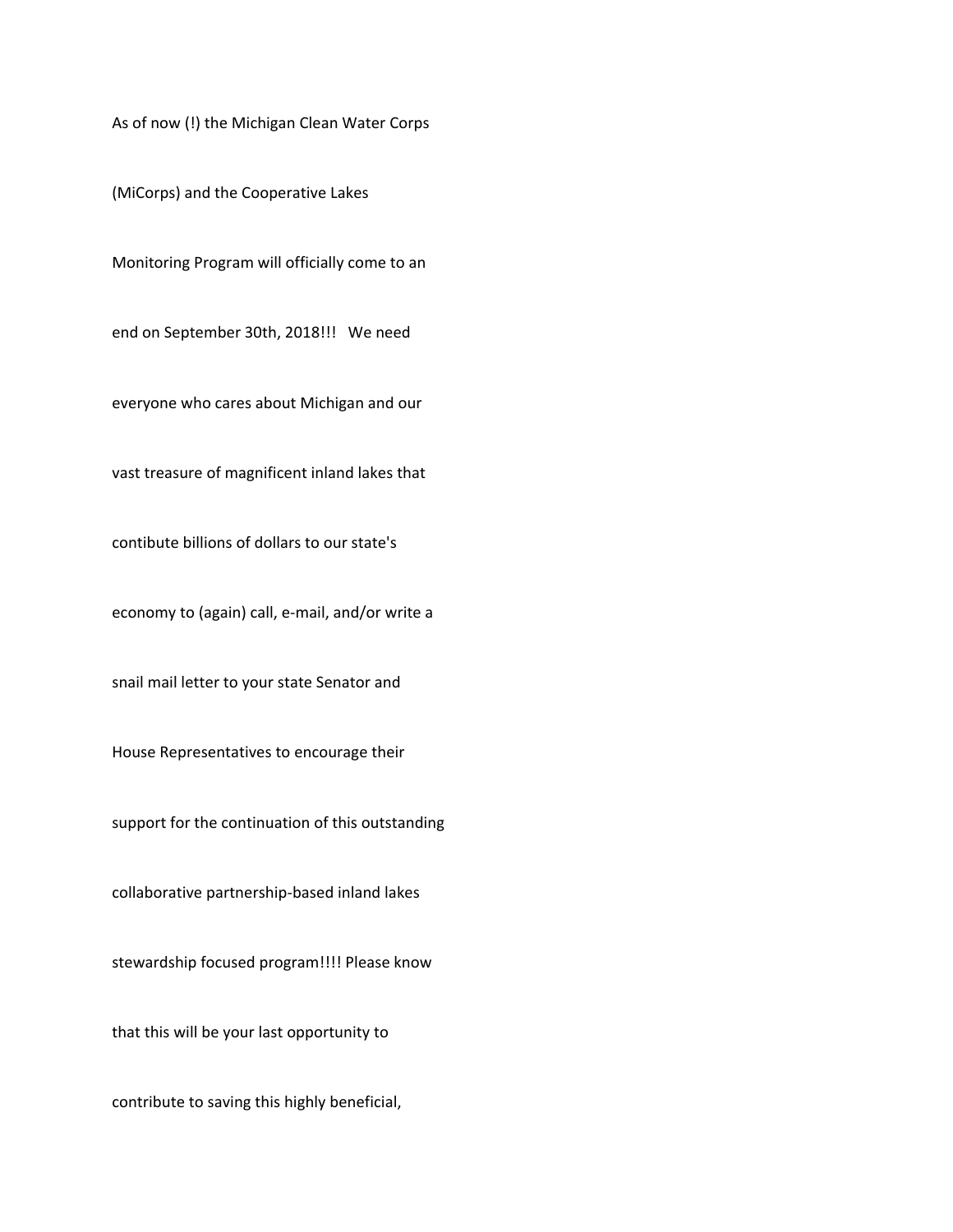cost effective program!!! Your time and effort

will be greatly appreciated by all who benefit

from the myriad of immensely valuable

services that are provided to Michigan citizens

by our inland lakes...

This is yet another great opportunity for you to help preserve and protect Michigan's vast treasure of inland lake gems for the future! Our wonderful inland lakes need you to step up to the plate now on their behalf!!!

We are asking that each of you immediately (again) contact your Michigan State Senator and House Represenatives to encourage them to support funding for MiCorps and the Cooperative Lakes Monitoring Program.

Fiscal year 2019 budget negotiations are occurring right now in Lansing, we have only a short window of opportunity to secure funding for this extraordinary inland lakes focused collaborative partership‐based program. You and your lake association can play an important role in saving this unique program!

Without your help, MiCorps and the Cooperative Lakes Monitoring Program will come to an end on September 30th, 2018.

Whether this outstanding program survives to support another inland lakes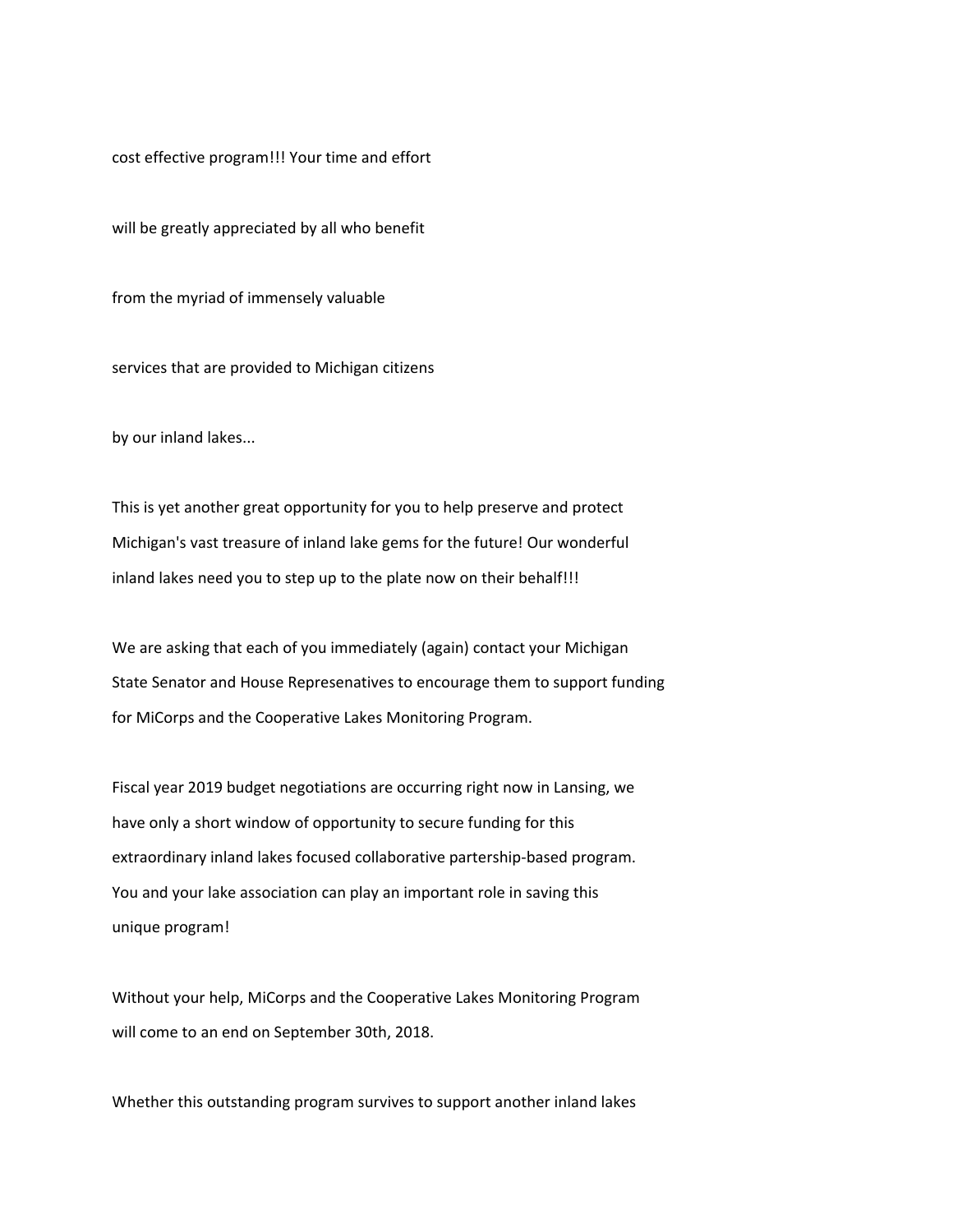water quality monitoring season is entirely up to you!

Please don't delay, use the resources we have provided below to call, e-mail, and/ or snail mail your State Senator and Represenatives about the importance of providing funding for this outstanding inland lakes focued program!

To view a summary of Michigan Clean Water Corps (MiCorps) accomplishments, [1]click here

To download a sample letter of support for MiCorps, and the Cooperative Lakes Monitoring Program [2]click here

Please visit [3]www.micorps.net for more information

about MiCorps, and the Cooperative Lakes Monitoring Program

To view a list of Mi House and Senate Natural Resources and Appropriations Committee members, [4]click here

To find out the name and contact info for your State Senator, [5]click here

To find out the name and contact info for your State Representatives, [6]click here

Michigan Lake and Stream Associations, Inc. is a non‐profit, primarily